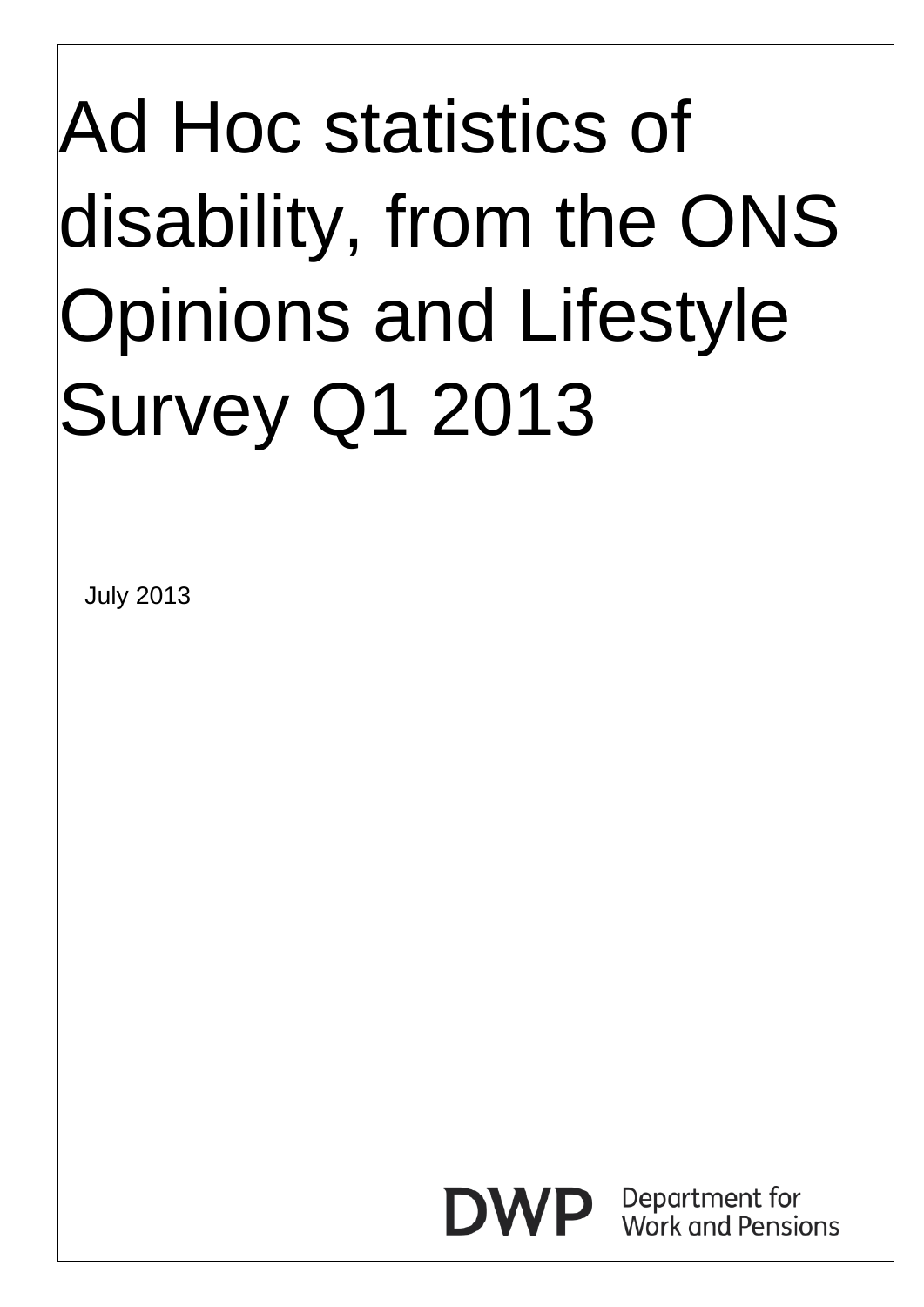### **Contents**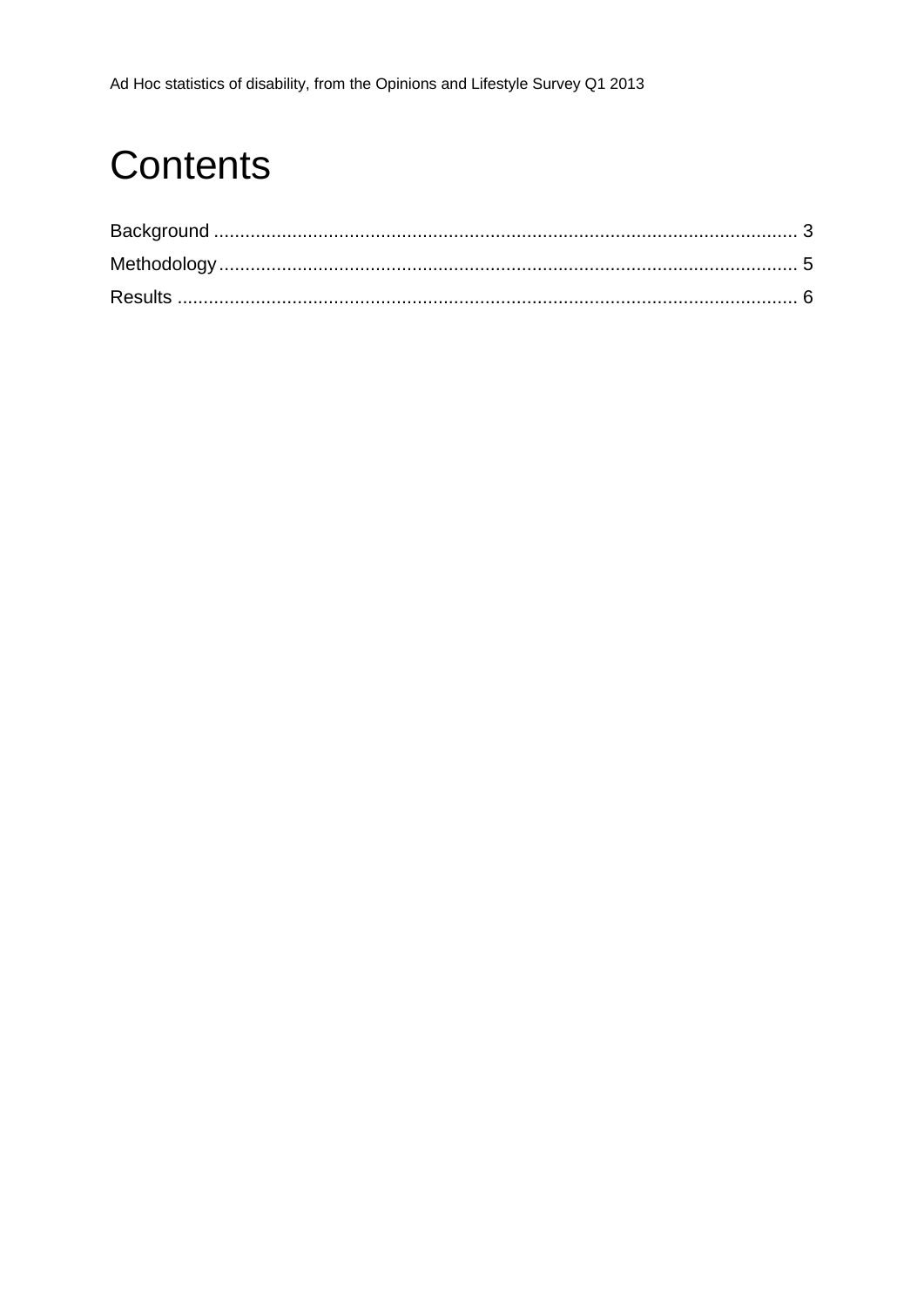### <span id="page-2-0"></span>**Background**

#### **Opinions and Lifestyle Survey**

The ONS Opinions and Lifestyle Survey is a monthly face-to-face survey, which conducts around 1,100 interviews a month. It is a national cross-sectional survey, and provides a snapshot of views and opinions. It is a fast way of obtaining information, with data available within a month of fieldwork ending.

The DWP commissions a disability module to be run on this survey on 8 waves (months) of the year. The themes vary between waves. Quarter 1 2013 included the following themes:

- Impairment/disability
- Aids and adaptations
- Accessing services
- Employment
- Government Spending/Benefits
- Knowledge of Equality Act and Disability Discrimination Act
- Media
- Paralympics
- Public view of disabled people
- Quality of life
- Transportation difficulties

#### **Policy Context**

The Government wants to promote positive attitudes and behaviours towards disabled people to enable participation in work, community life and wider society, tackling discrimination and harassment wherever it occurs.

As part of the new Disability Strategy 'Fulfilling Potential' discussions disabled people told us that many of the barriers they face are attitudinal.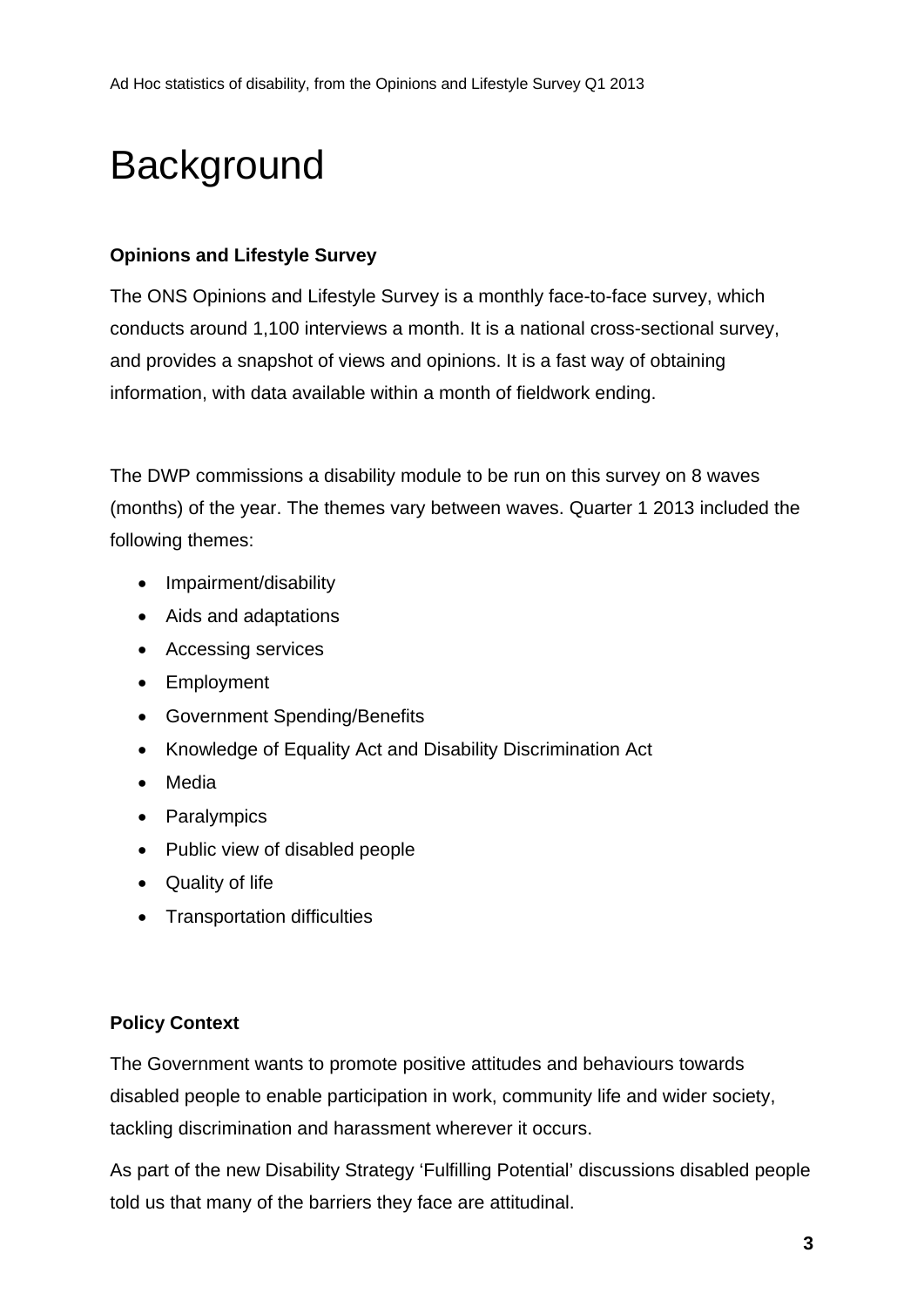We use the ONS Opinions and Lifestyle Survey to measure changes in attitudes towards disabled people. As part of Fulfilling Potential, the new disability strategy, this data will feed into the Fulfilling Potential Disability Outcome and Indicator Framework.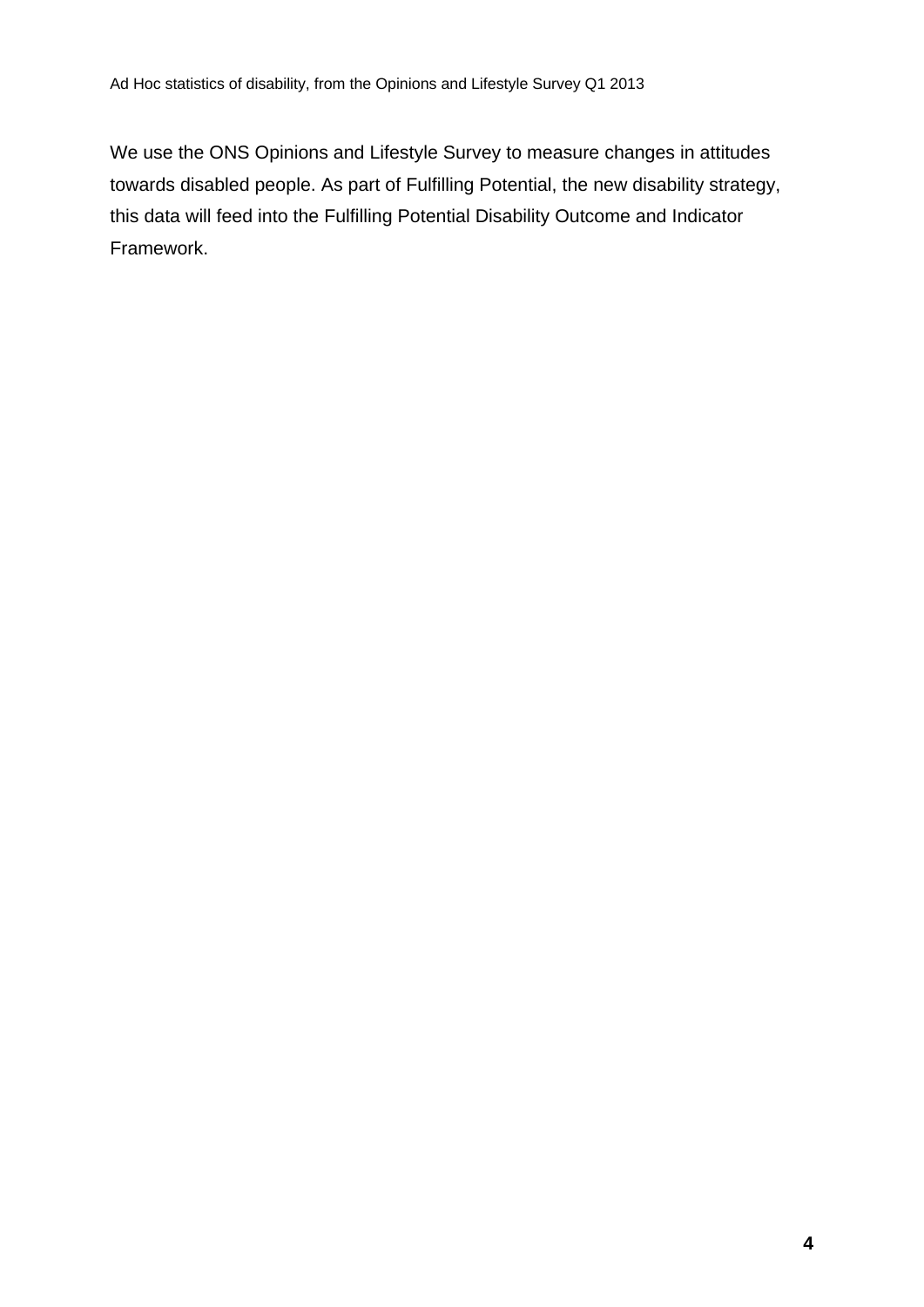## <span id="page-4-0"></span>Methodology

This data shows figures the first three waves of the disability module of the 2013 ONS Opinions and Lifestyle Survey, broken down by whether the individual is disabled or not wherever possible. All data is for the UK.

More information on the ONS Opinions and Lifestyle Survey can be found on the ONS website [www.statistics.gov.uk](http://www.statistics.gov.uk/).

### **Definition of disability**

Disabled people are defined in accordance with the Disability Discrimination Act.

### **Weighting**

We have used an individual weight on this data. This weight controls for the unequal probability of selection. As the likelihood that a household is selected with only 1 or 2 adults is higher than households with many adults.